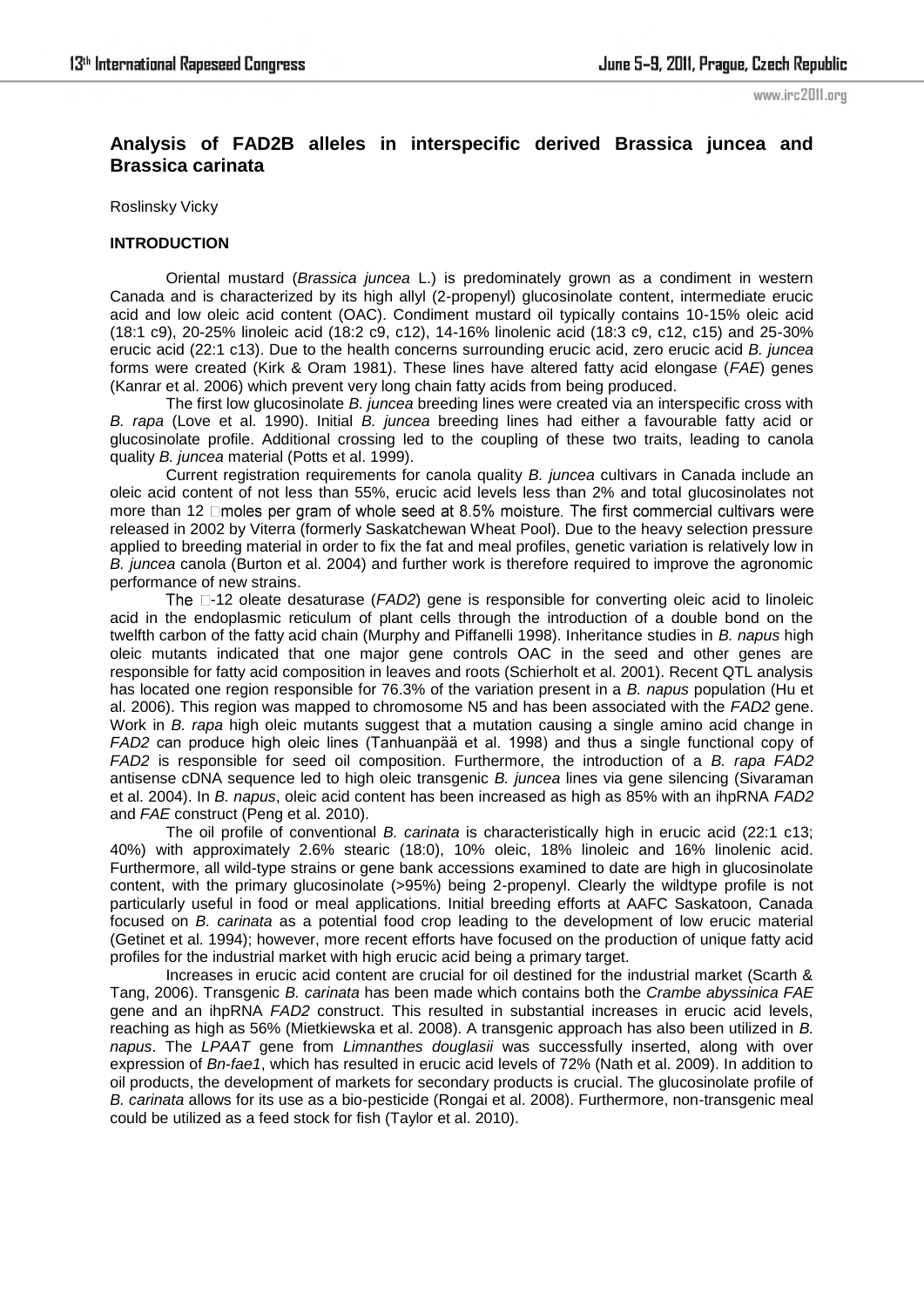### **EXPERIMENTAL**

Interspecific crosses between the *B. rapa* breeding line CZY and the *B. juncea* line 60143 were made by Love et al. (1990) and following subsequent backcrosses to the zero erucic *B. juncea* line LDZ, both high oleic and moderate oleic lines were identified. Material investigated in the current study was developed from a cross between the high oleic *B. juncea* cultivar Arid (67.0% 18:1) and the moderate oleic acid breeding line 7285-8 (50.9% 18:1). Microspore derived doubled haploid (DH) material was grown in the field in 2003. Seed from each DH was profiled for fatty acid composition by gas chromatography, according to the method of Thies (1974).

The mean oleic acid content in this population was 46.15%. From the distribution it is apparent that within canola-quality *B. juncea* OAC is a multi-genic trait. Yet, from the *FAD2*B analysis, it was possible to divide the population into two distinct qualitative groups. The *FAD2*B locus was present in all DH lines that contain low to moderate OAC (<55%) whereas it was absent in lines with high oleic acid (>55%). A framework map containing 467 loci was created utilizing the DH population. This was further aligned with a much larger AAFC SSR *B. juncea* map (unpublished). The AAFC SSR map revealed that the first 20 cM of chromosome J11 may have been lost in the high oleic *B. juncea* lines.

Interspecific crosses were also carried out between the canola-quality *B. juncea* breeding line VR07-358 and the *B. carinata* breeding lines 080793EM (high C22:1) and 58EM-B10 (low C22:1) in order to transfer the *FAD2*B mutation. Each backcross generation was self pollinated and screened with the *FAD2*B marker. Fifteen individual plants from two high erucic BC<sub>4</sub>F<sub>3</sub> (VR10-183 & VR10-192) lines and two low erucic  $BC_4F_4$  lines (VR10-662 & VR10-680) were grown in the greenhouse and fames were determined using gas chromatography (Thies, 1974). Compared to the high erucic parent, oleic acid levels increased ~5% with a corresponding decrease in both C18:2 and C18:3 levels (Table 1); erucic acid levels also increased by ~4%. In the low erucic lines, oleic acid content was increased by ~14% with a corresponding decrease in C18:2 levels.

| line                  | c181  |                                                                       |  |  | c182 c183 c200 c201 c220 c221 c222 c223 c240 c241 |                         |  |
|-----------------------|-------|-----------------------------------------------------------------------|--|--|---------------------------------------------------|-------------------------|--|
| 080793EM              | 6.393 | 15.499 13.368 0.566 5.476 0.637 47.575 1.659 0.524 0.536 2.210        |  |  |                                                   |                         |  |
| VR10-183              |       | 11.018 10.886 10.932 0.502 6.108 0.466 51.789 0.815 0.305 0.358 2.120 |  |  |                                                   |                         |  |
| VR <sub>10</sub> -192 |       | 12.552 9.952 10.850 0.456 6.590 0.386 51.140 0.693 0.276 0.313 2.174  |  |  |                                                   |                         |  |
|                       |       |                                                                       |  |  |                                                   |                         |  |
| 58EM-B10              |       | 29.289 35.028 26.134 0.479 1.102 0.245 0.055 0.000 0.000 0.214 0.491  |  |  |                                                   |                         |  |
| VR10-662A             |       | 44.583 23.355 21.030 0.680 1.687 0.385 0.074                          |  |  |                                                   | 0.000 0.000 0.420 0.623 |  |
| VR10-680A             |       | 41.931 24.339 21.920 0.610 1.520 0.380 0.474 0.000 0.000 0.291 0.668  |  |  |                                                   |                         |  |
|                       |       |                                                                       |  |  |                                                   |                         |  |

Table 1: Fatty Acid profiles of *B. carinata* material

#### **CONCLUSIONS**

The oleic and erucic acid profiles of *B. juncea* and *B. carinata* were successfully altered through interspecific crosses. The original interspecific cross with *B. rapa* most likely resulted in a deletion event which removed a portion of chromosome J11 that contained the *FAD2*B allele. Such results are not unexpected as previous analysis of early material from the original *B. rapa* / *B. juncea* cross identified a low glucosinolate nullisomic line (Cheng et al. 2001).

The loss of the *FAD2B* allele increases OAC to levels greater then 55% in *B. juncea*. It is interesting to note that the oleic acid content in *B. carinata* only reached 44%.

 It appears that in canola quality *B. juncea*, one gene, or a tightly linked cluster of genes, is primarily responsible for OAC in the developing seed. The loss of this allele greatly altered the fatty acid profile even though other copies of *FAD2* were present. Clearly other genes are involved in OAC in canola quality *B. juncea*. For example, we observed a range (up to 65%) in OAC among lines that contain the *FAD2*B deletion. Such observations are not surprising since previous *B. napus* analysis has located minor QTLs dispersed throughout the genome (Hu et al. 2006). These minor genes will become important once the major genes are fixed. Work in other Brassica species, including *B. napus* and *B. rapa*, also suggest a single functional copy of *FAD2* was present and responsible for the majority of the variation observed in OAC in developing seeds. The current low erucic acid *B. carinata*  observations suggest that the *FAD2*C gene is more important in this species since the OAC content increased only to moderate levels with both *FAD2*B and *FAE* mutations.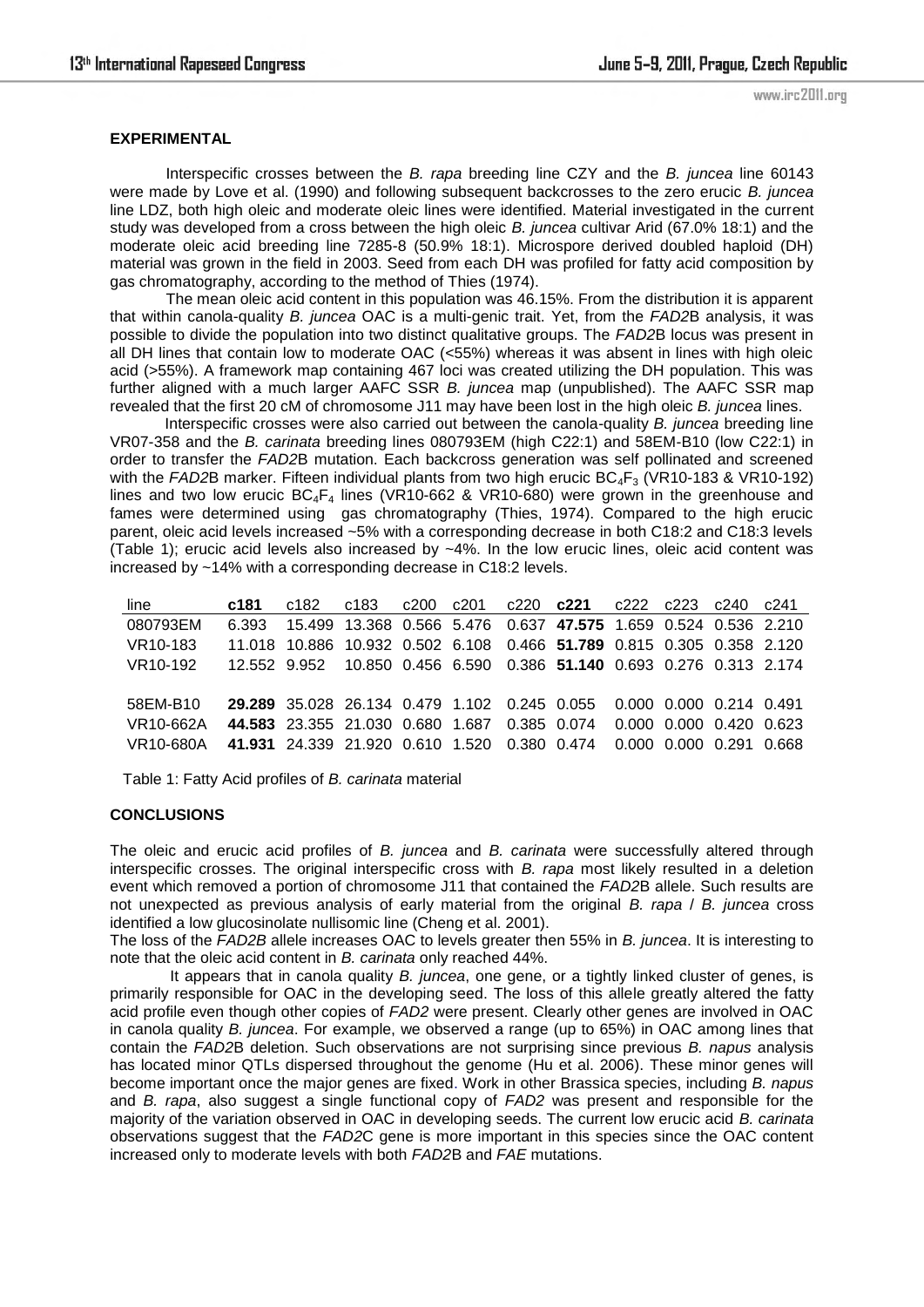In high erucic *B. carinata* it was possible to further increase erucic acid levels with the introduction of the *FAD2*B mutation. Substantial amounts of oleic acid are still being converted to linoleic and linolenic acid in this material, suggesting that additional improvements could be made. These observations are in agreement with those noted in transgenic *B. carinata* lines containing the ihpRNA *FAD2* construct. The levels of both linoleic and linolenic acid were substantially reduced as the construct would silence all copies of *FAD2* (Mietkiewska et al. 2008). This is further supported by the low erucic *B. carinata* data again suggesting the *FAD2*C gene as a likely target for future work.

## **REFERENCES**

Burton WA, Ripley VL, Potts DA, Salisbury PA (2004) Assessment of genetic diversity in selected breeding lines and cultivars of canola quality *Brassica juncea* and their implication for canola breeding. Euphytica 136:181-192

Cheng BF, Séguin-Swartz G, Somers DJ, Rakow G (2001) Low glucosinolate *Brassica juncea* breeding line revealed to be nullisomic. Genome 44:738-741

Getinet A, Rakow G, Raney JP, Downey RK (1994) Development of zero erucic acid Ethiopian mustard through an interspecific cross with zero erucic acid Oriental mustard. Can J Plant Sci 4:93-95

Hu X, Sullivan-Gilbert M, Gupta M, Thompson SA (2006) Mapping of the loci controlling oleic and linolenic acid contents and development of *fad2* and *fad3* allele- specific markers in canola (*Brassica napus* L.). Theor Appl Genet 113:497-507

Kanrar S, Venkateswari J, Dureja P, Kirti PB, Chopra VL (2006) Modification of erucic avid content in Indian mustard (*Brassica juncea*) by up-regulation and down-regulation of the Brassica juncea FATTY ACID ELONGATION1 (*BjFAE*1) gene. Plant Cell Rep 25:148-155

Kirk JTO, Oram RN (1981) Isolation of erucic acid free lines of *Brassica juncea*: Indian mustard now a potential oilseed crop in Australia. J Aust Inst Agric Sci 47:51-52

Love HK, Rakow G, Raney JP, Downey RK (1990) Development of low glucosinolate mustard. Can J Plant Sci 70:419-424

Mietkiewska E, Hoffman TL, Brost JM, Giblin EM, Barton DL, Francis T, Zhang Y, Taylor (2008) Hairpin-RNA mediated silencing of endogenous *FAD2* gene combined with heterologous expression of *Crambe abyssinica FAE* gene causes an increase in the level of erucic acid in transgenic Brassica carinata seeds. Mol Breed 22:619-627

Murphy DJ, Piffanelli P (1998) Fatty acid desaturases: structure, mechanism and regulation. In: Harwood JL (ed) Plant lipid biosynthesis: fundamentals and agricultural applications. Cambridge University Press, Cambridge, New York, pp 95-131

Nath UK, Wilmer JA, Wallington EJ, Becker HC, Mollers C (2009) Increasing erucic acid content through combination of endogenous low polyunsaturated fatty acid alleles with *Ld-LPAAT* + *Bn-fae*1 transgenes in rapeseed (*Brassica napus* L.)

Peng Q, Hu Y, Wei R, Zhang Y, Guan C, Ruan Y, Liu C (2010) Simultaneous silencing of *FAD2* and *FAE1* genes affects both oleic acid and erucic acid contents in *Brassica napus* seeds. Plant Cell Rep 29:317-325

Potts DA, Rakow GW, Males DR (1999) Canola-quality *Brassica juncea*, a new oilseed crop for the Canadian prairies. Proc. 10<sup>th</sup> Intl. Rapeseed Congr. Canberra, Australia, CD ROM

Rongai D, Cerato C, Lazzeri L, Palmieri S, Patalano G (2008) Vegetable oil formulation as biopesticide to control California red scale (*Aonidiella aurantii* Maskell) J Pest Sci 81:179-185

Scarth R, Tang J (2006) Modification of Brassica Oil using conventional and transgenic approaches. Crop Sci. 46:1225-1236